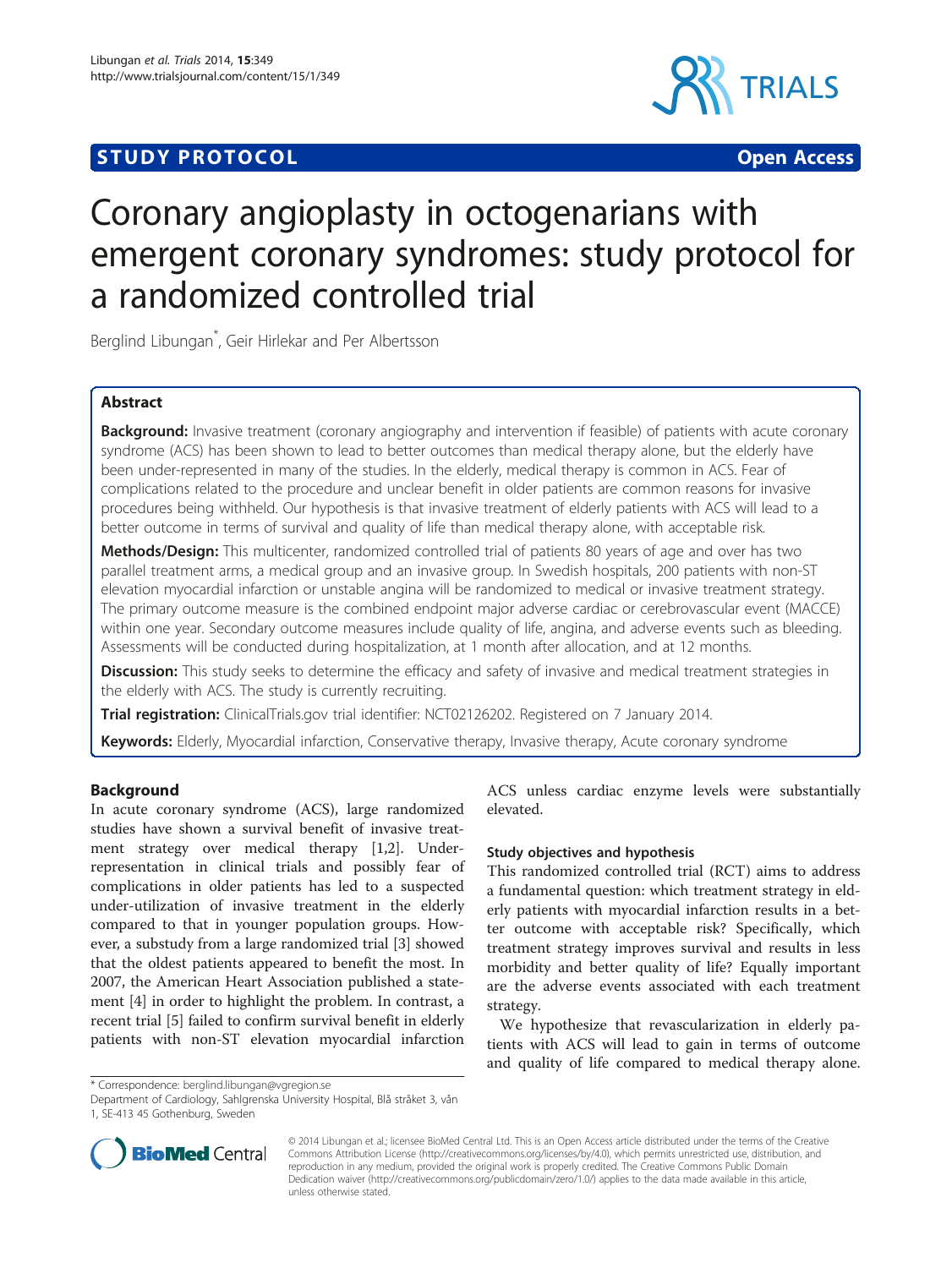Secondly, we hypothesize that adverse events will occur, but will be within an acceptable range.

## Methods/Design

#### Design of trial

The octogenarians study is an academically sponsored and principal investigator-initiated study. The study design adheres to the 'CONsolidated Standards of Reporting Trials' (CONSORT) statement [[6\]](#page-4-0).

The study is a phase 4 RCT with two parallel treatment arms: invasive therapy and medical therapy. Invasive therapy will include a coronary angiography and, if feasible, revascularization with percutaneous coronary intervention (PCI) or coronary artery bypass grafting (CABG). Blinding of study participants is not possible due to the invasive treatment arm, which makes the trial an open-label trial.

## Participants and recruitment

The trial is a multicenter study. Participants will be recruited from different sites in the southern and southwestern parts of Sweden. The hospitals participating are Sahlgrenska University Hospital in Gothenburg, Norra Älvborg Regional Hospital in Trollhättan, Skåne University Hospital in Lund, and Skaraborg Hospital in Skövde.

Participants will be identified by the treating physicians at these hospitals. Patients who meet the inclusion criteria will be approached by a physician who will provide a brief summary of the study. If the patient is interested in taking part, he or she will be asked to provide written informed consent. The inclusion criteria are: equal or greater than 80 years of age; ACS with ischemic symptoms (mainly chest pain) lasting over 10 minutes within the previous 72 hours, and ischemic ST-segment depression ≥ 1 mm and/or elevated troponin I, troponin T, or CK-MB; and written informed consent provided before randomization.

The exclusion criteria are: PCI within 30 days prior to randomization; suspected ongoing active internal bleeding; ST-segment elevation of  $\geq 1$  mm in two contiguous leads on ECG (electrocardiogram) enrollment in another study that has not completed the follow-up phase; known allergy to aspirin or  $P2Y_{12}$  antagonists; severe dementia; expected limited 1-year survival due to another disease (s); and unwillingness to participate in the trial or expected problems with compliance. Patients who meet the inclusion criteria but who are not able to participate for various reasons will be registered in a trial screening log.

## Ethics and procedure

The ethical aspects of this study have been approved by the Ethical Review Board in Gothenburg (Diarie number 157–09). The project will be conducted according to the World Medical Association Declaration of Helsinki [\[7\]](#page-4-0).

#### Randomization

The age of participants (between 80 and 84-years-old or ≥85-years-old) will be used to determine the subgroup for random allocation. This stratification is due to the possibility of unbalanced treatment arms regarding age. The random assignment to one of the two treatment arms will be conducted independently of the project staff by using sequentially numbered and sealed opaque envelopes. The envelopes will contain the group allocation on a written insert, based on a predetermined random computer-generated sequence.

#### Crossover

Efforts should be made to keep the initial treatment allocation, but a certain crossover rate can be expected. Patients randomized to the invasive treatment group will receive medical treatment in case of coronary anatomy unsuitable for intervention. Patients in the medical treatment group will undergo coronary angiography with possible revascularization in case of ischemia leading to refractory chest pain, hemodynamic instability (including cardiogenic chock), heart failure, or life-threatening cardiac arrhythmias.

#### Intervention procedures

Invasive treatment (intervention arm of the RCT): coronary angiography will be performed with the use of 5 to 8 F catheters via the femoral or radial approach at the operator's discretion. Revascularization with PCI or CABG will be performed if feasible and if acceptable to the patient. For all patients, standard medication (as mentioned below) will be administered if the patient has no contraindications. If PCI is performed, the patients will be treated with heparin or bivalirudin according to local guidelines and at the operator's discretion. Medical treatment (control arm of the RCT): patients randomized to medical treatment will receive optimized medical treatment and will not undergo a coronary angiography.

## Trial medication

The following medication is recommended but not mandatory in both treatment arms.

Aspirin will be administered to all patients on a daily basis in a maintenance dose of between 75 and 160 mg. If the patient is previously untreated with aspirin, a loading dose of between 160 and 320 mg will be given.

Other antiplatelet medications include clopidogrel (with a loading dose of between 300 and 600 mg) or ticagrelor (loading dose of 180 mg) will be administered as soon as possible, and always before the coronary angiography, in patients randomized to invasive treatment.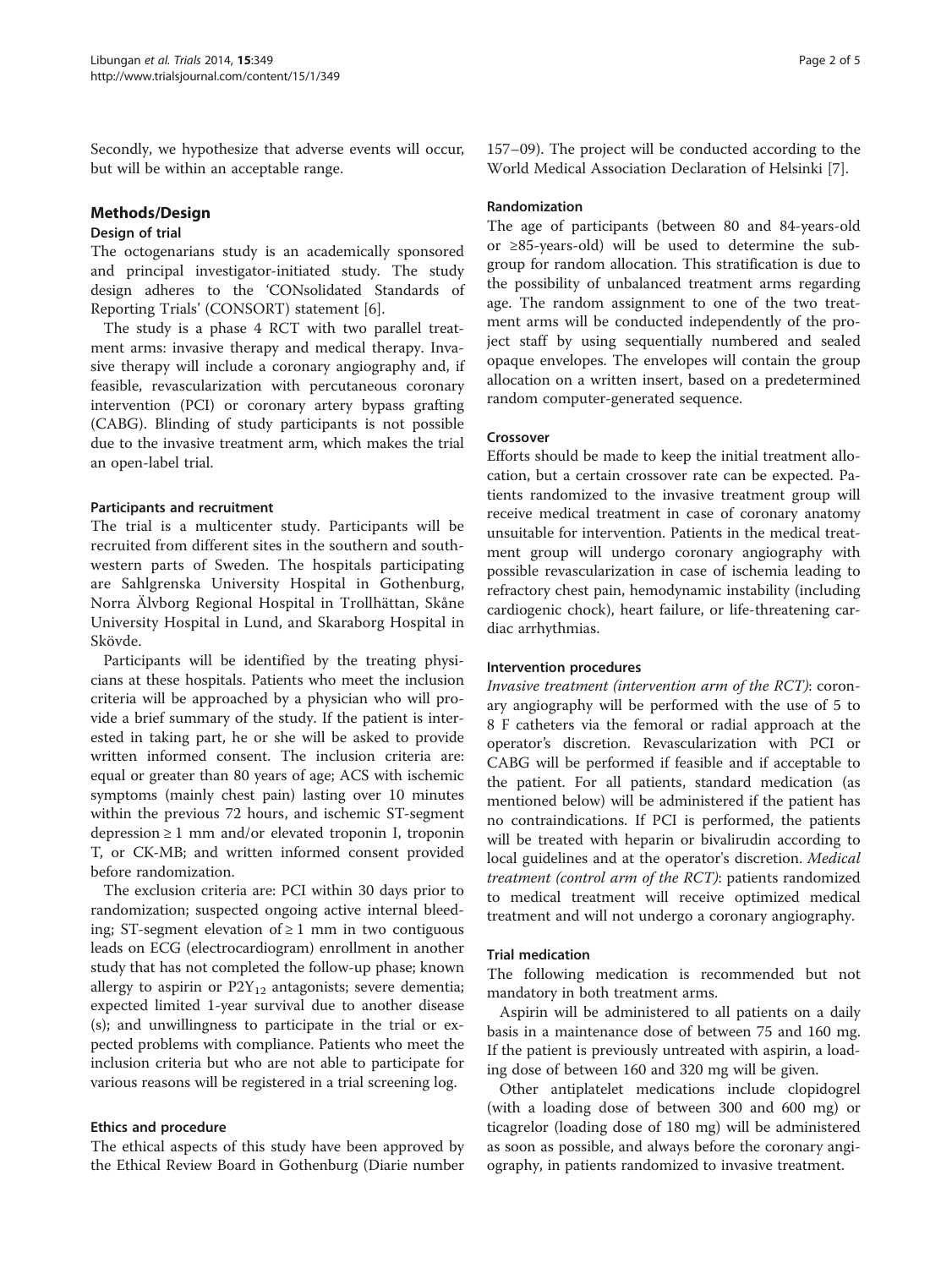Treatment with a statin (such as atorvastatin) will be started as soon as possible. Beta-blockers are often included as an anti-ischemic treatment in the absence of contraindications. Long-term treatment is recommended in the case of reduced left ventricular function. Nitroglycerin (intravenous, oral, sublingual or buccal) is recommended for symptom relief if necessary. ACE inhibitors are indicated long-term in all patients with heart failure (left ventricular ejection fraction ≤40%) and in patients with diabetes mellitus or hypertension.

## Definitions

Blood samples for hemoglobin will be obtained at baseline, and if there is suspicion of bleeding. Blood samples for platelet count will be obtained at baseline and if there is suspicion of bleeding. Blood samples for potassium, sodium, and creatinine will be obtained at baseline. Blood samples for CK-MB (creatine kinase-MB) and/or Troponin Tor Troponin I will be obtained at baseline, and if there are symptoms of myocardial ischemia. All-cause mortality will be analyzed for this study. For the purposes of this study ST-elevation myocardial infarction (STEMI) will be defined as chest pain lasting more than 10 minutes in combination with ST-segment elevation (more than 2 mm in two anterior leads, or more than 1 mm in two inferior leads), or a newly developed left bundle branch block and elevated cardiac enzymes/biochemical markers, or a new Q-wave in two continuous leads on ECG. Non-ST-elevation myocardial infarction (NSTEMI) will be defined as chest pain lasting more than 10 minutes in combination with elevated cardiac troponin levels. Peri- and post-myocardial infarction will be defined as a myocardial infarction developing within 24 hours of PCI. This includes STEMI and NSTEMI with elevated biochemical markers more than three times normal level unit. A recurrent intervention is considered to be all unplanned revascularizations after the index procedure (CABG or PCI). All non-scheduled hospitalizations due to chest pain, arrhythmias not experienced previously, or congestive heart failure not experienced previously will be considered to be recurrent hospitalization for cardiac reasons. Stroke will be defined as all ischemic attacks resulting in neurological disorders, including transitory ischemic attack (TIA).

## Outcome and safety measurements

There are several secondary outcome measures for this trial. The definitions of some of the outcome measures are. Firstly, the grade of angina pectoris as determined by the patient's perception of angina pectoris according to the Seattle Angina Questionnaire (SAQ) [\[8](#page-4-0)]. This assessment will be optional for the patient. Secondly, the patient's perception of quality of life according to SF-36 [[9\]](#page-4-0). This assessment will also be optional for the patient.

Thirdly, the physician's perception of frailty at enrollment, according to the Canadian Study of Health and Aging (CSHA) Clinical Frailty Scale [[10](#page-4-0)]. Fourthly, major bleeding, defined as either intracranial bleeding, a decrease in hemoglobin level of more than 50 g/L, or bleeding requiring surgery. Fifthly, minor bleeding, defined as a decrease in hemoglobin level of more than 30 g/L (but less than 50 g/L), spontaneous gross hematuria, hematemesis, hematoma, or pseudoaneurysm requiring treatment (other than surgery). A timeline of the interventions and measurements is shown in Table [1](#page-3-0).

## Reporting of adverse events

According to Swedish legislation, the investigator is responsible for reporting of safety information to local authorities. An adverse event (AE) is any unfavorable sign or symptom associated with the study agents or the coronary intervention. A serious adverse event (SAE) is defined as any AE occurring that results in: death, a lifethreatening event, the prolongation of existing hospitalization or new unplanned hospitalization, persistent or significant disability, or intracranial hemorrhage.

## **Outcome**

## Primary outcome

The primary outcome measure is the combined endpoint of a major adverse cardiac or cerebrovascular event (MACCE) within 1 year. Assessments will be conducted during hospitalization, discharge, after 30 days, and after 1 year, as shown in Table [1.](#page-3-0)

## Secondary outcome

Secondary outcome measures include: any MACCE within 1 month, death at 1 year, any myocardial infarction at 1 year, death or myocardial infarction at 1 year, major bleeding at 30 days, and minor bleeding at 30 days.

## Sample size

According to previous trials, such as the TACTICS-TIMI 18 elderly substudy [[3\]](#page-3-0), we expect a MACCE rate of 40% within one year of allocation with the conservative strategy, and that this could be reduced to 20% with an invasive strategy. With 80% power and an α level of <0.05, this trial will require 82 individuals in each group. Due to possible dropout, 200 patients will be included in the trial; 100 in each treatment arm. No interim analysis is planned.

## Data and statistical analysis

Data will be entered into each patient's case report form (CRF). The principal investigator is the data custodian. Data will be screened and, if necessary, cleaned (the process of detecting and correcting corrupt or inaccurate records from a record set, table, or database) in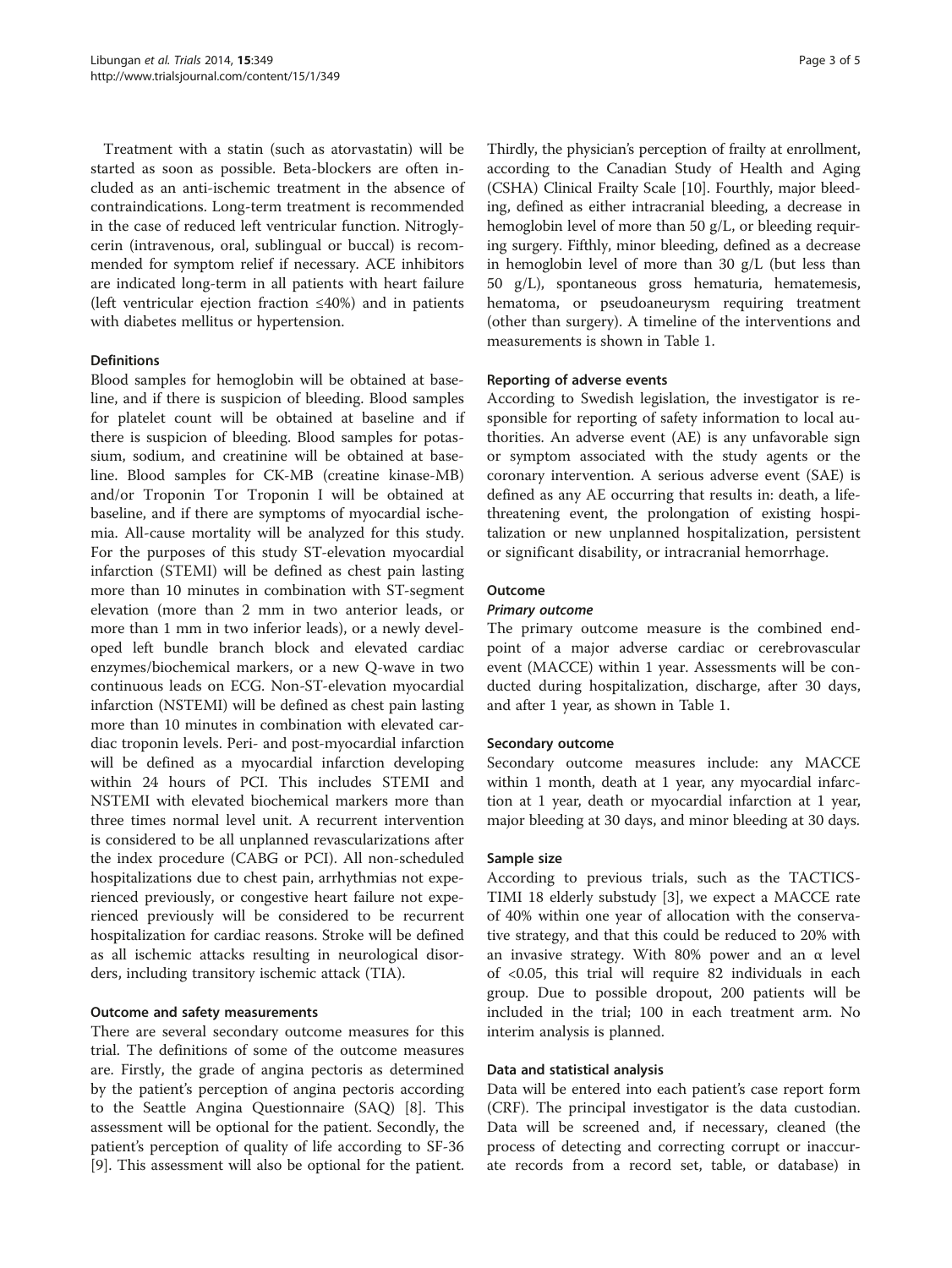|                                       | <b>STUDY PERIOD</b> |            |                        |             |              |          |           |
|---------------------------------------|---------------------|------------|------------------------|-------------|--------------|----------|-----------|
| Time point**                          | <b>Enrollment</b>   | allocation | <b>Post-allocation</b> |             |              |          | Close-out |
|                                       |                     | 0          | day 1                  | in-hospital | at discharge | day 30   | 1 year    |
| <b>Enrollment:</b>                    |                     |            |                        |             |              |          |           |
| Eligibility screen                    | X                   |            |                        |             |              |          |           |
| Informed consent                      | $\times$            |            |                        |             |              |          |           |
| History and ECG                       | $\times$            |            |                        |             |              |          |           |
| Allocation                            |                     | $\times$   |                        |             |              |          |           |
| Interventions:                        |                     |            |                        |             |              |          |           |
| Medical treatment*                    |                     |            | $\times$               |             |              |          |           |
| Invasive treatment strategy           |                     |            |                        | X           |              |          |           |
| Assessments:                          |                     |            |                        |             |              |          |           |
| Echocardiography and frailty score    | X                   |            |                        |             |              |          |           |
| QoL and angina questionnaire          | X                   |            |                        |             |              |          | X         |
| Adverse events                        |                     |            |                        | $\times$    | $\times$     | $\times$ | $\times$  |
| If symptoms, additional assessments** |                     |            |                        |             | $\times$     | $\times$ | $\times$  |
| Outcome:                              |                     |            |                        |             |              |          |           |
| MACCE***                              |                     |            |                        |             |              | $\times$ | $X^{\S}$  |
| Myocardial infarction                 |                     |            |                        |             |              |          | X         |
| All-cause mortality                   |                     |            |                        |             |              |          | $\times$  |
| Safety measure: bleeding              |                     |            |                        | $\times$    | $\times$     | $\times$ | X         |

## <span id="page-3-0"></span>Table 1 Schedule of enrollment, interventions, assessments, and outcome/safety measures for the octogenarian study

\*Medical treatment will be given to all study participants regardless of treatment allocation, provided that there are no contraindications.

\*\*If symptoms of ischemia: ECG, CK-MB, and cardiac troponins. If symptoms of bleeding: hemoglobin and platelet count.

\*\*\*Combined endpoint: MACCE: major adverse cardiac or cerebral event.

<sup>§</sup>Primary endpoint of the study.

QoL: Quality of life, ECG: Electrocardiogram.

order to ensure validity and integrity. The statistical analysis will be managed according to the intention-to-treat principle.

## **Discussion**

This study seeks to determine the efficacy and safety of invasive and medical treatment strategies in elderly patients with ACS. In doing so, the study will advance our understanding of therapy choice in elderly patients with ACS. The different treatment strategies have the potential to reduce angina pectoris and complications, and improve quality of life and survival.

## Trial status

Recruitment to the study commenced in October 2009 and is still continuing to recruit patients. The recruitment of all patients will hopefully be finished in year 2015.

#### Abbreviations

ACS: Acute coronary syndrome; MI: Myocardial infarction; PCI: Percutaneous coronary intervention; TnT: Troponin T; TnI: Troponin I; QoL: Quality of life; ECG: electrocardiogram.

#### Competing interests

The authors declare that there are no competing interests.

#### Authors' contributions

PA is the main author in charge of study design and also the principal investigator. BL and GH wrote the manuscript. BL finalized the article. All authors read and approved the final manuscript.

#### Acknowledgements

This article presents independent research funded by the Swedish Heart-Lung Foundation Gothenburg Medical Society and Emelle foundation. We are thankful for the support. The research team would like to thank research assistant Sofie Andréen for her valuable work in recruitment and day-to-day running of the study and Thomas Karlsson for his expert opinions regarding the statistical aspects of the study.

#### Received: 30 May 2014 Accepted: 22 August 2014 Published: 4 September 2014

#### References

- 1. Keeley EC, Boura JA, Grines CL: Primary angioplasty versus intravenous thrombolytic therapy for acute myocardial infarction: A quantitative review of 23 randomised trials. Lancet 2003, 361:13–20.
- 2. Ragmin F: Invasive compared with non-invasive treatment in unstable coronary-artery disease: FRISC II prospective randomised multicentre study. Lancet 1999, 354:708–715.
- 3. Bach RG, Cannon CP, Weintraub WS, Dibattiste PM, Demopoulos LA, Anderson HV, Delucca PT, Mahoney EM, Murphy SA, Braunwald E: The effect of routine, early invasive management on outcome for elderly